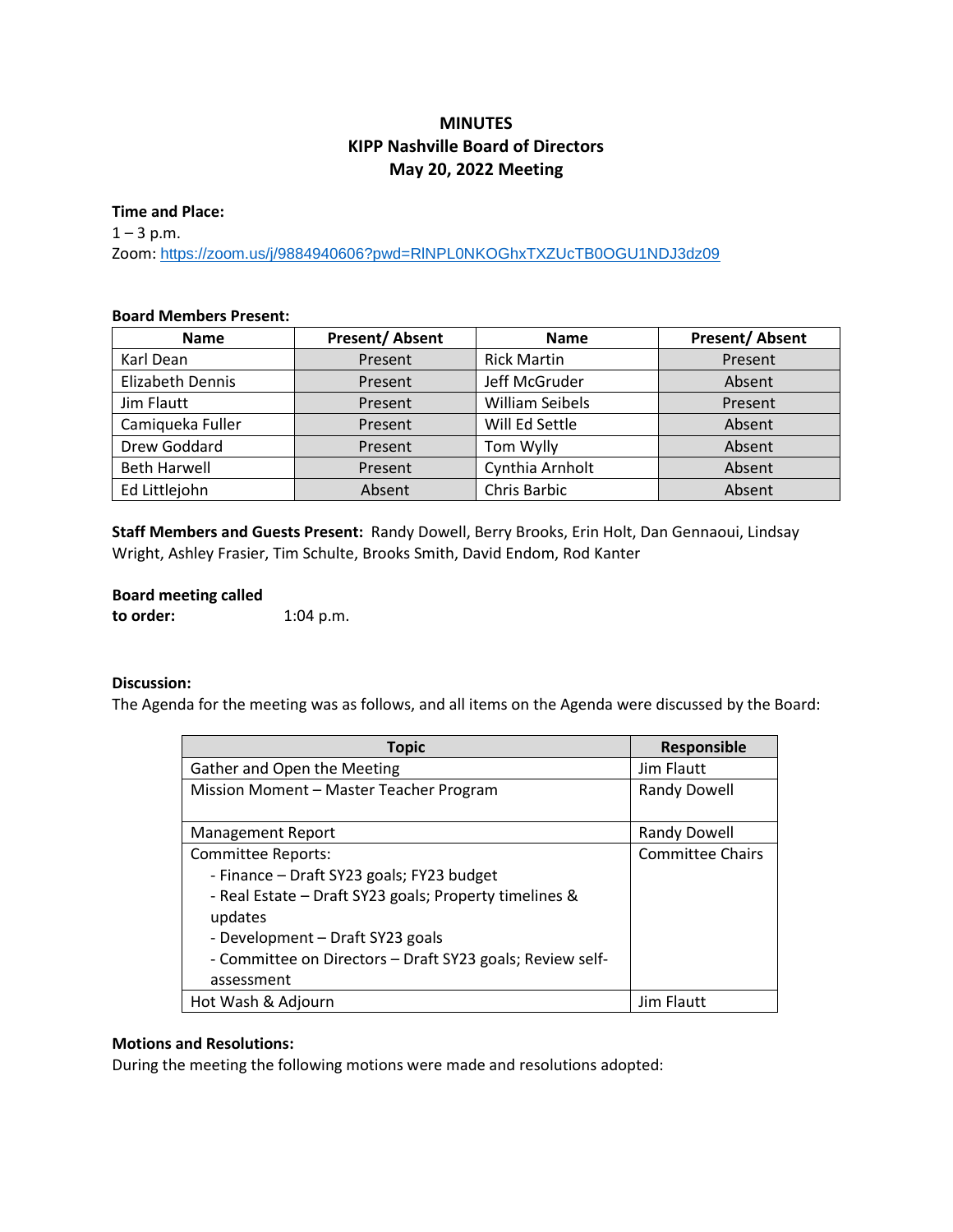| <b>Agenda Item</b>       | <b>Motions</b><br>(Resolutions are attached)                                                                                               | Vote                                                                                        |
|--------------------------|--------------------------------------------------------------------------------------------------------------------------------------------|---------------------------------------------------------------------------------------------|
| Committee on Directors   | Motion to approve February<br>$\bullet$<br>2022 minutes                                                                                    | <b>Motion: Elizabeth Dennis</b><br>$2nd$ : Rick Martin<br>Vote: All in favor                |
| Committee on Directors   | Motion to approve FY23 Board<br>$\bullet$<br>Officers:<br>Jim Flautt: Board Chair<br>Drew Goddard: Secretary<br>William Seibels: Treasurer | <b>Motion: Elizabeth Dennis</b><br>2 <sup>nd</sup> : Camiqueka Fuller<br>Vote: All in favor |
| Committee on Directors   | Motion to approve SY23 & 24<br>$\bullet$<br>Board meeting dates                                                                            | <b>Motion: Rick Martin</b><br>2 <sup>nd</sup> : Drew Goddard<br>Vote: All in favor          |
| <b>Finance Committee</b> | Motion to approve FY23 budget<br>$\bullet$                                                                                                 | Motion: Jim Flautt<br>$2nd$ : Beth Harwell<br>Vote: All in favor                            |

# **Board Meeting**

**Adjourned:** 3:32 p.m.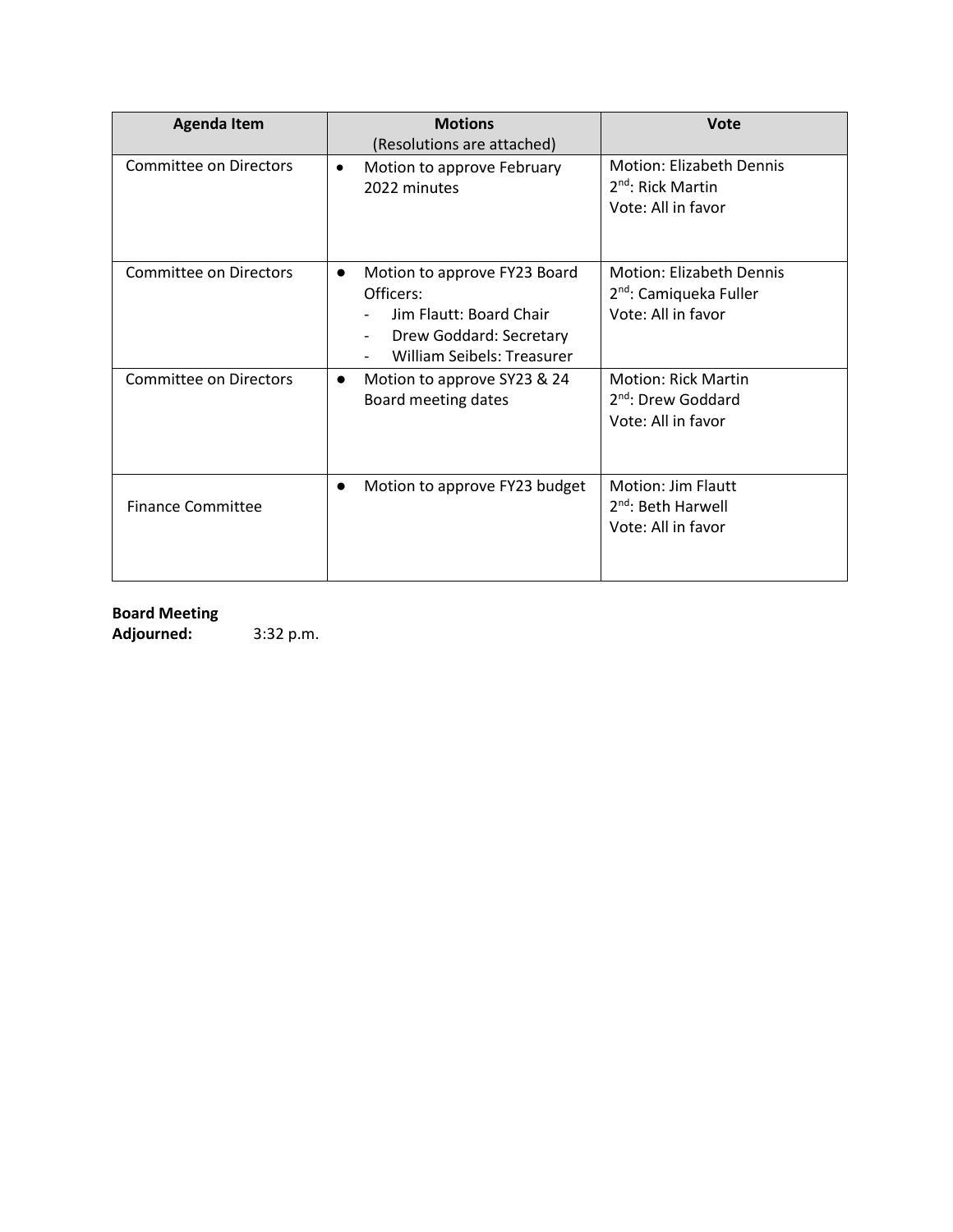# **RESOLUTION OF THE BOARD OF DIRECTORS OF KIPP NASHVILLE**

WHEREAS, the Board of Directors of KIPP Nashville has reviewed Minutes of the February 25, 2022 meeting of the Board;

NOW, THEREFORE, BE IT RESOLVED that the Board of Directors of KIPP Nashville approves the Minutes of the February 25, 2022 meeting of the Board.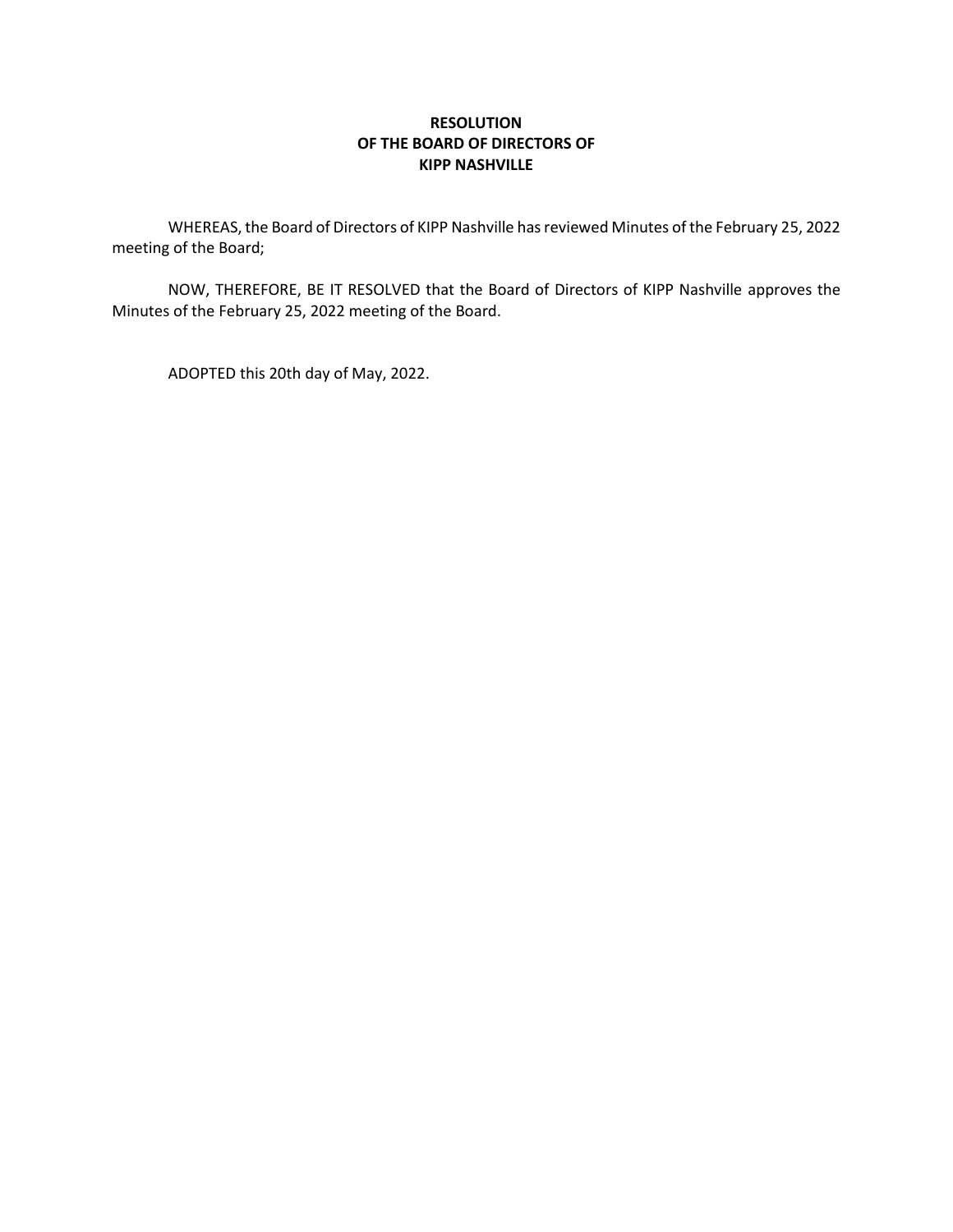## **RESOLUTION OF THE BOARD OF DIRECTORS OF KIPP NASHVILLE**

WHEREAS, the Finance Committee of the Board of Directors of KIPP Nashville has recommended to the Board a budget for school year 2022-2023; and

WHEREAS, the Board considered that budget at its meeting on May 20, 2022.

NOW, THEREFORE, BE IT RESOLVED that the Board of Directors of KIPP Nashville accepts the recommendation of the Finance Committee and approves the 2022-2023 budget recommended by the Finance Committee.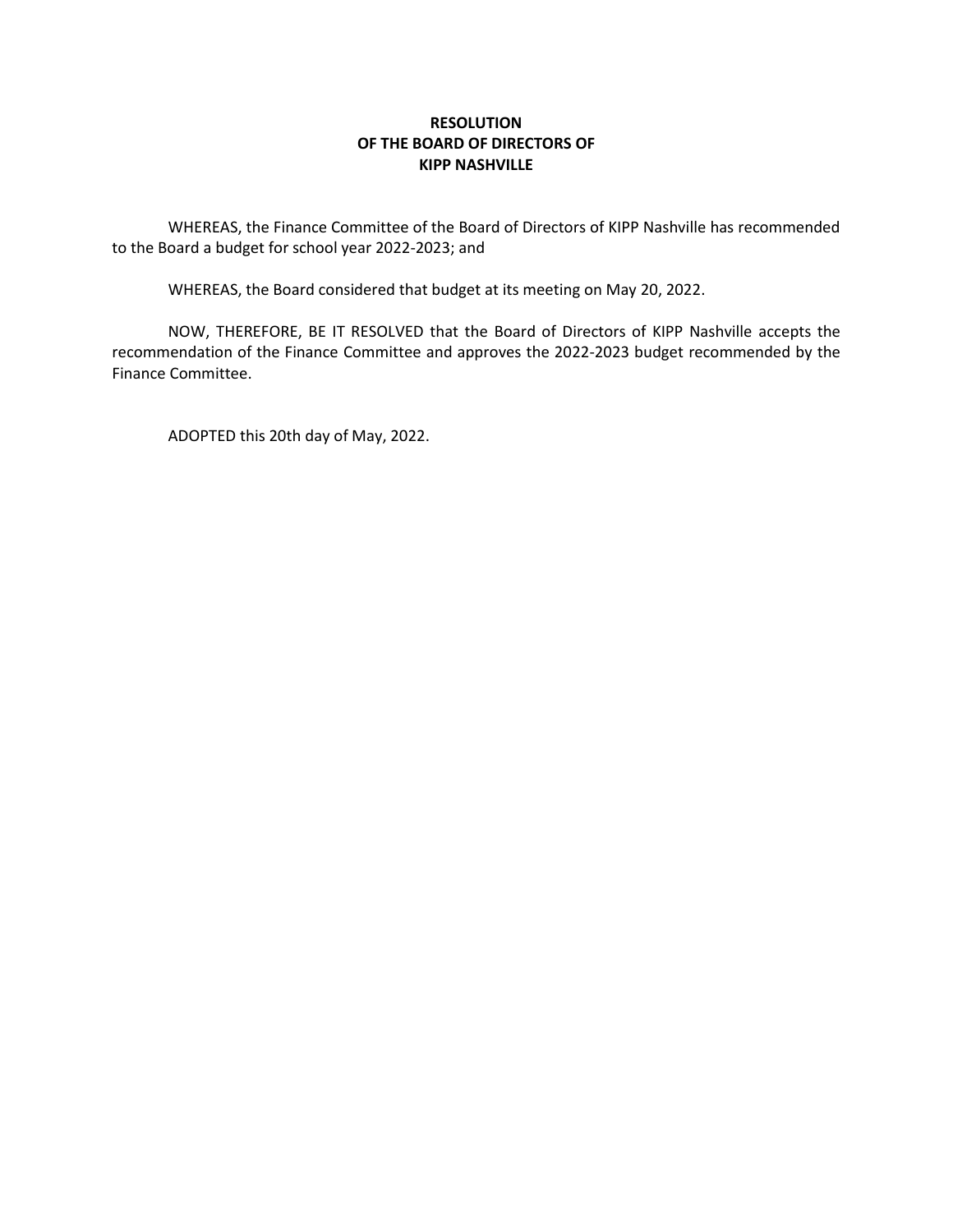# **RESOLUTION OF THE BOARD OF DIRECTORS OF KIPP NASHVILLE**

BE IT RESOLVED by the Board of Directors of KIPP Nashville that the following Board members are elected as Board officers for a term of one year, beginning on this date: Jim Flautt, Board Chair; Drew Goddard, Secretary; and Williams Seibels, Treasurer.